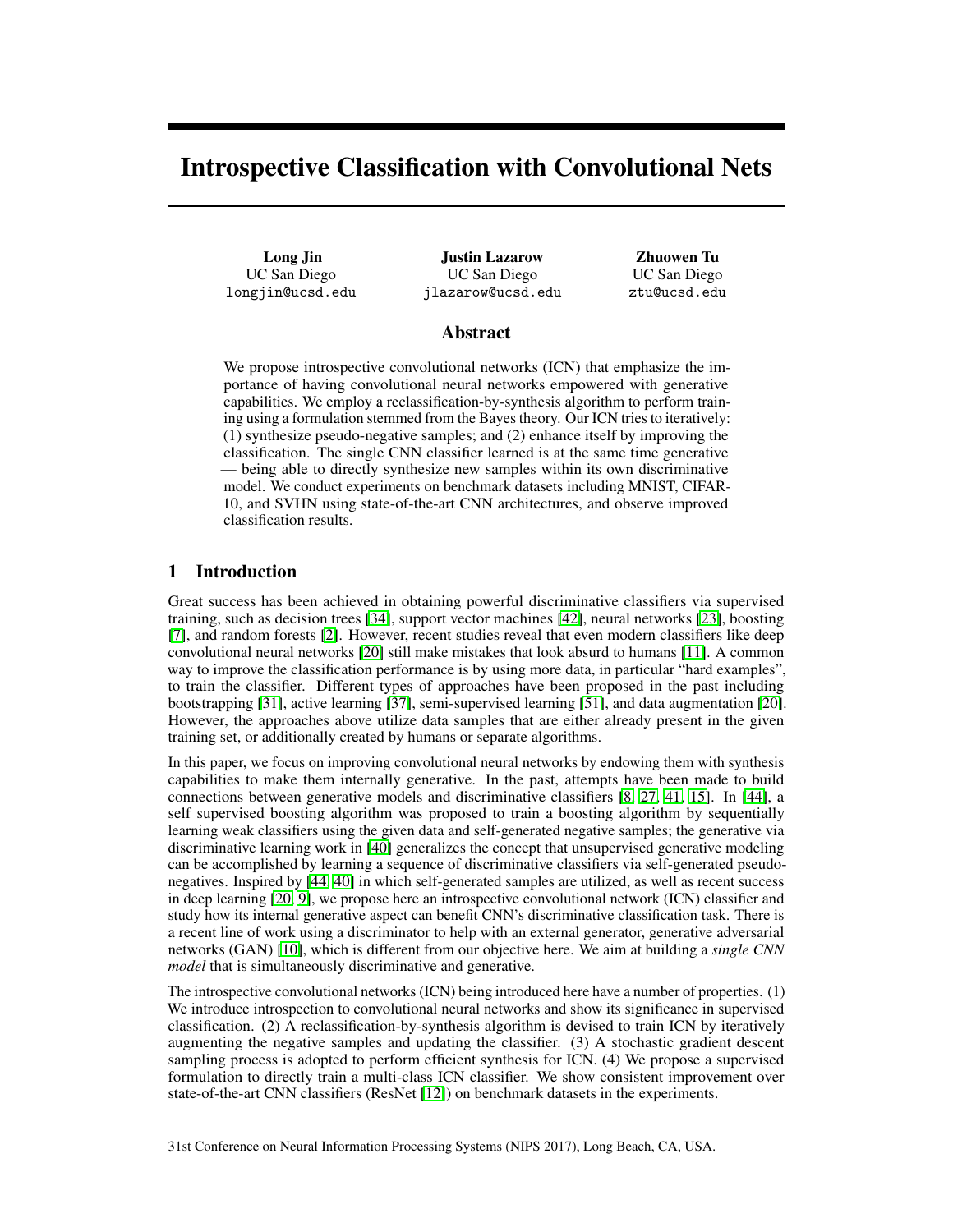# 2 Related work

Our ICN method is directly related to the generative via discriminative learning framework [40]. It also has connection to the self-supervised learning method [44], which is focused on density estimation by combining weak classifiers. Previous algorithms connecting generative modeling with discriminative classification [8, 27, 41, 15] fall in the category of hybrid models that are direct combinations of the two. Some existing works on introspective learning [22, 3, 38] have a different scope to the problem being tackled here. Other generative modeling schemes such as MiniMax entropy [50], inducing features [6], auto-encoder [1], and recent CNN-based generative modeling approaches [48, 47] are not for discriminative classification and they do not have a single model that is both generative and discriminative. Below we discuss the two methods most related to ICN, namely generative via discriminative learning (GDL) [40] and generative adversarial networks (GAN) [10].

#### Relationship with generative via discriminative learning (GDL) [40]

ICN is largely inspired by GDL and it follows a similar pipeline developed in [40]. However, there is also a large improvement of ICN to GDL, which is summarized below.

- CNN vs. Boosting. ICN builds on top of convolutional neural networks (CNN) by explicitly revealing the introspectiveness of CNN whereas GDL adopts the boosting algorithm [7].
- Supervised classification vs. unsupervised modeling. ICN focuses on the supervised classification task with competitive results on benchmark datasets whereas GDL was originally applied to generative modeling and its power for the classification task itself was not addressed.
- SGD sampling vs. Gibbs sampling. ICN carries efficient SGD sampling for synthesis through backpropagation which is much more efficient than the Gibbs sampling strategy used in GDL.
- Single CNN vs. Cascade of classifiers. ICN maintains a single CNN classifier whereas GDL consists of a sequence of boosting classifiers.
- Automatic feature learning vs. manually specified features. ICN has greater representational power due to the end-to-end training of CNN whereas GDL relies on manually designed features.

#### Comparison with Generative Adversarial Networks (GANs) [10]

Recent efforts in adversarial learning [10] are also very interesting and worth comparing with.

- Introspective vs. adversarial. ICN emphasizes being introspective by synthesizing samples from its own classifier while GAN focuses on adversarial — using a distinct discriminator to guide the generator.
- Supervised classification vs. unsupervised modeling. The main focus of ICN is to develop a classifier with introspection to improve the supervised classification task whereas GAN is mostly for building high-quality generative models under unsupervised learning.
- Single model vs. two separate models. ICN retains a CNN discriminator that is itself a generator whereas GAN maintains two models, a generator and a discriminator, with the discriminator in GAN trained to classify between "real" (given) and "fake" (generated by the generator) samples.
- Reclassification-by-synthesis vs. minimax. ICN engages an iterative procedure, reclassificationby-synthesis, stemmed from the Bayes theory whereas GAN has a minimax objective function to optimize. Training an ICN classifier is the same as that for the standard CNN.
- Multi-class formulation. In a GAN-family work [36], a semi-supervised learning task is devised by adding an additional "not-real" class to the standard k classes in multi-class classification; this results in a different setting to the standard multi-class classification with additional model parameters. ICN instead, aims directly at the supervised multi-class classification task by maintaining the same parameter setting within the softmax function without additional model parameters.

Later developments alongside GAN [35, 36, 49, 3] share some similar aspects to GAN, which also do not achieve the same goal as ICN does. Since the discriminator in GAN is not meant to perform the generic two-class/multi-class classification task, some special settings for semi-supervised learning [10, 35, 49, 3, 36] were created. ICN instead has a single model that is both generative and discriminative, and thus, an improvement to ICN's generator leads to a direct means to ameliorate its discriminator. Other work like [11] was motivated from an observation that adding small perturbations to an image leads to classification errors that are absurd to humans; their approach is however taken by augmenting positive samples from existing input whereas ICN is able to synthesize new samples from scratch. A recent work proposed in [21] is in the same family of ICN, but [21] focuses on unsupervised image modeling using a cascade of CNNs.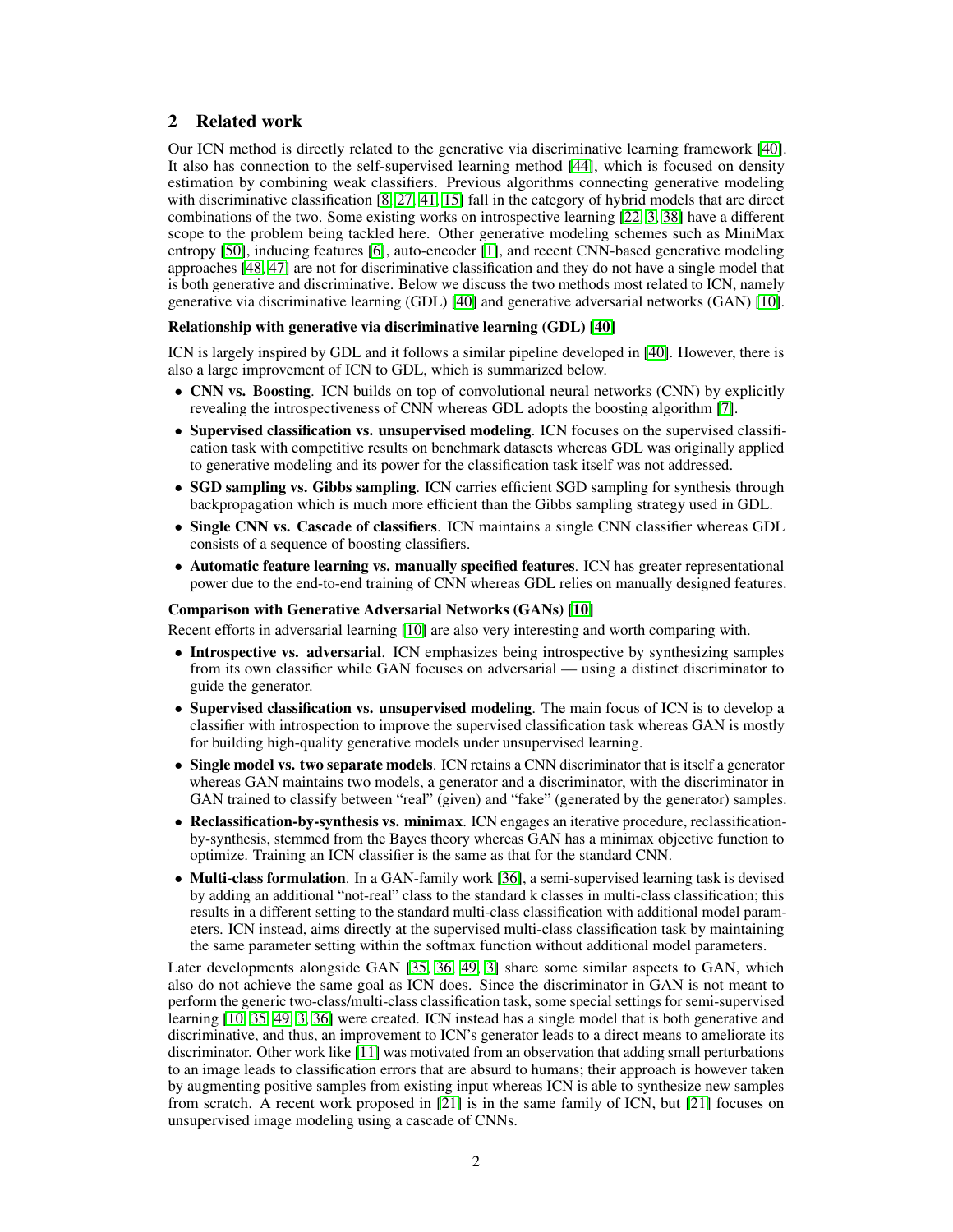## 3 Method

The pipeline of ICN is shown in Figure 1, which has an immediate improvement over GDL [40] in several aspects that have been described in the previous section. One particular gain of ICN is its representation power and efficient sampling process through backpropagation as a variational sampling strategy.

#### 3.1 Formulation

We start the discussion by introducing the basic formulation and borrow the notation from [40]. Let x be a data sample (vector) and  $y \in \{-1, +1\}$  be its label, indicating either a negative or a positive sample (in multi-class classification  $y \in \{1, ..., K\}$ ). We study binary classification first. A discriminative classifier computes  $p(y|\mathbf{x})$ , the probability of x being positive or negative.  $p(y = -1|\mathbf{x}) + p(y = +1|\mathbf{x}) = 1$ . A generative model instead models  $p(y, \mathbf{x}) = p(\mathbf{x}|y)p(y)$ , which captures the underlying generation process of  $x$  for class  $y$ . In binary classification, positive samples are of primary interest. Under the Bayes rule:

$$
p(\mathbf{x}|y = +1) = \frac{p(y = +1|\mathbf{x})p(y = -1)}{p(y = -1|\mathbf{x})p(y = +1)}p(\mathbf{x}|y = -1),
$$
\n(1)

which can be further simplified when assuming equal priors  $p(y = +1) = p(y = -1)$ :

$$
p(\mathbf{x}|y = +1) = \frac{p(y = +1|\mathbf{x})}{1 - p(y = +1|\mathbf{x})} p(\mathbf{x}|y = -1).
$$
 (2)



Figure 1: Schematic illustration of our reclassification-by-synthesis algorithm for ICN training. The top-left figure shows the input training samples where the circles in red are positive samples and the crosses in blue are the negatives. The bottom figures are the samples progressively self-generated by the classifier in the synthesis steps and the top figures show the decision boundaries (in purple) progressively updated in the reclassification steps. Pseudo-negatives (purple crosses) are gradually generated and help tighten the decision boundaries.

We make two interesting and important observations from Eqn. (2): 1)  $p(x|y = +1)$  is dependent on the faithfulness of  $p(x|y = -1)$ , and 2) a classifier C to report  $p(y = +1|x)$  can be made simultaneously generative and discriminative. However, there is a requirement: having an informative distribution for the negatives  $p(x|y = -1)$  such that samples drawn  $x \sim p(x|y = -1)$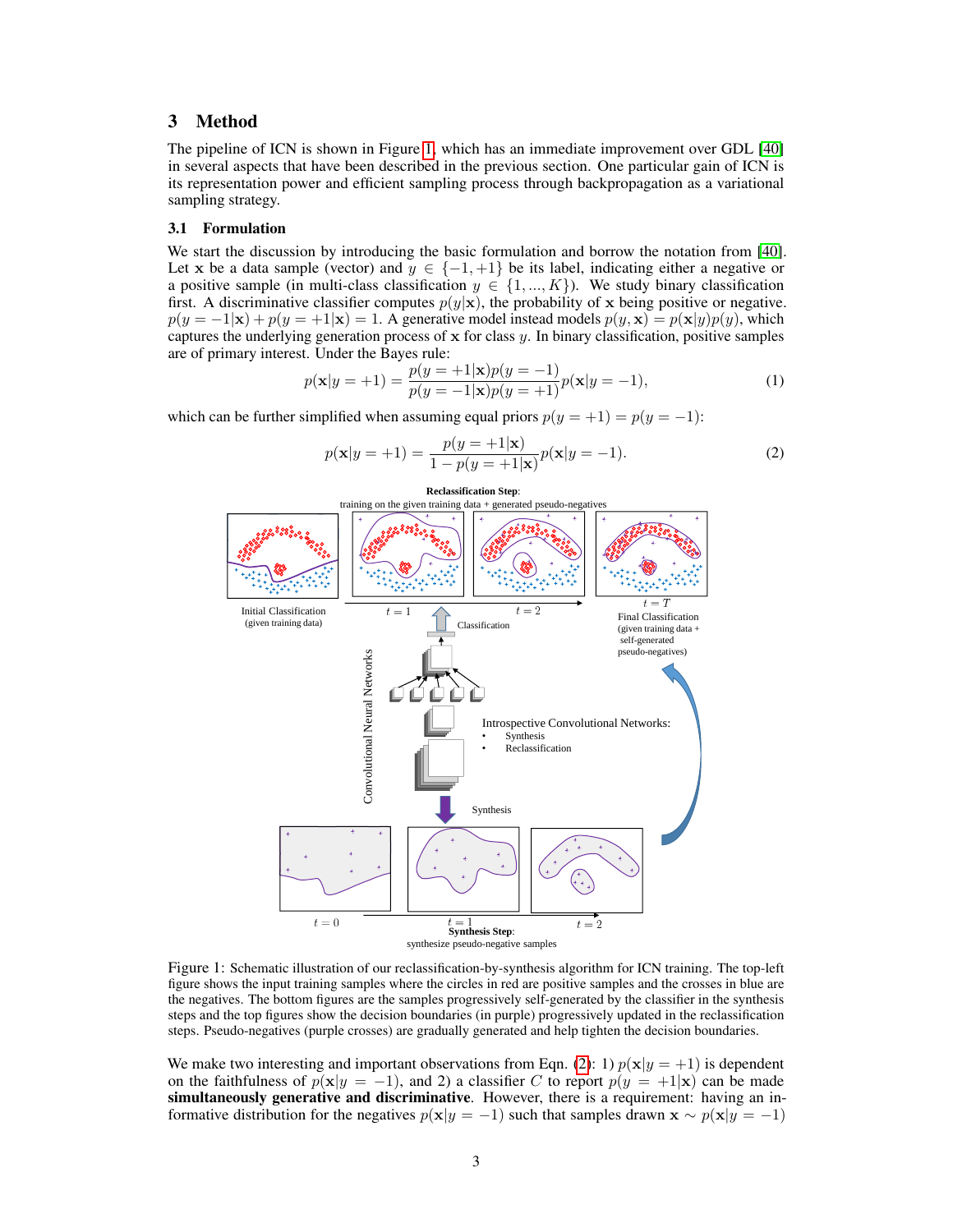have good coverage to the entire space of  $\mathbf{x} \in \mathbb{R}^m$ , especially for samples that are close to the positives  $\mathbf{x} \sim p(\mathbf{x}|y = +1)$ , to allow the classifier to faithfully learn  $p(y = +1|\mathbf{x})$ . There seems to exist a dilemma. In supervised learning, we are only given a set of limited amount of training data, and a classifier  $C$  is only focused on the decision boundary to separate the given samples and the classification on the unseen data may not be accurate. This can be seen from the top left plot in Figure 1. This motivates us to implement the synthesis part within learning — make a learned discriminative classifier generate samples that pass its own classification and see how different these generated samples are to the given positive samples. This allows us to attain a single model that has two aspects at the same time: a generative model for the positive samples and an improved classifier for the classification.

Suppose we are given a training set  $S = \{(\mathbf{x}_i, y_i), i = 1..n\}$  and  $\mathbf{x} \in \mathbb{R}^m$  and  $y \in \{-1, +1\}$ . One can directly train a discriminative classifier  $C$ , e.g. a convolutional neural networks [23] to learn  $p(y = +1|\mathbf{x})$ , which is always an approximation due to various reasons including insufficient training samples, generalization error, and classifier limitations. Previous attempts to improve classification by data augmentation were mostly done to add more positive samples [20, 11]; we instead argue the importance of *adding more negative samples* to improve the classification performance. The dilemma is that  $S = \{(\mathbf{x}_i, y_i), i = 1..n\}$  is limited to the given data. For clarity, we now use  $p^{-}(\mathbf{x})$ to represent  $p(x|y = -1)$ . Our goal is to augment the negative training set by generating confusing pseudo-negatives to improve the classification (note that in the end pseudo-negative samples drawn  $\mathbf{x} \sim p_t^-({\mathbf{x}})$  will become hard to distinguish from the given positive samples. Cross-validation can be used to determine when using more pseudo-negatives is not reducing the validation error). We call the samples drawn from  $\mathbf{x} \sim p_t^{-1}(\mathbf{x})$  pseudo-negatives (defined in [40]). We expand  $S = \{(\mathbf{x}_i, y_i), i = 1..n\}$  by  $S_e^t = S \cup S_{pn}^t$ , where  $S_{pn}^0 = \emptyset$  and for  $t \ge 1$ 

$$
S_{pn}^t = \{ (\mathbf{x}_i, -1), i = n+1, ..., n+tl \}.
$$

 $S_{pn}^t$  includes all the pseudo-negative samples self-generated from our model up to time t. l indicates the number of pseudo-negatives generated at each round. We define a reference distribution  $p_r^-({\bf x}) =$  $U(\mathbf{x})$ , where  $U(\mathbf{x})$  is a Gaussian distribution (e.g.  $\mathcal{N}(0.0, 0.3^2)$  independently). We carry out learning with  $t = 0...T$  to iteratively obtain  $q_t(y = +1|\mathbf{x})$  and  $q_t(y = -1|\mathbf{x})$  by updating classifier  $C^t$  on  $S_e^t = S \cup S_{pn}^t$ . The initial classifier  $C^0$  on  $S_e^0 = S$  reports discriminative probability  $q_0(y = +1|\mathbf{x})$ . The reason for using q is because it is an approximation to the true p due to limited samples drawn in  $\mathbb{R}^m$ . At each time t, we then compute

$$
p_t^-(\mathbf{x}) = \frac{1}{Z_t} \frac{q_t(y=+1|\mathbf{x})}{q_t(y=-1|\mathbf{x})} p_r^-(\mathbf{x}),\tag{3}
$$

where  $Z_t = \int \frac{q_t(y=+1|\mathbf{x})}{q_t(y=-1|\mathbf{x})} p_r^-(\mathbf{x}) d\mathbf{x}$ . Draw new samples  $\mathbf{x}_i \sim p_t^-(\mathbf{x})$  to expand the pseudo-negative set:

$$
S_{pn}^{t+1} = S_{pn}^t \cup \{ (\mathbf{x}_i, -1), i = n + tl + 1, ..., n + (t+1)l \}.
$$
 (4)

We name the specific training algorithm for our introspective convolutional network (ICN) classifier reclassification-by-synthesis, which is described in Algorithm 1. We adopt convolutional neural networks (CNN) classifier to build an end-to-end learning framework with an efficient sampling process (to be discussed in the next section).

#### 3.2 Reclassification-by-synthesis

We present our reclassification-by-synthesis algorithm for ICN in this section. A schematic illustration is shown in Figure 1. A single CNN classifier is being trained progressively which is simultaneously a discriminator and a generator. With the pseudo-negatives being gradually generated, the classification boundary gets tightened, and hence yields an improvement to the classifier's performance. The reclassification-by-synthesis method is described in Algorithm 1. The key to the algorithm includes two steps: (1) reclassification-step, and (2) synthesis-step, which will be discussed in detail below.

#### 3.2.1 Reclassification-step

The reclassification-step can be viewed as training a normal classifier on the training set  $S_e^t = S \cup S_{pn}^t$ where  $S = \{(\mathbf{x}_i, y_i), i = 1..n\}$  and  $S_{pn}^0 = \emptyset$ .  $S_{pn}^t = \{(\mathbf{x}_i, -1), i = n+1, ..., n+t\}$  for  $t \ge 1$ . We use CNN as our base classifier. When training a classifier  $C<sup>t</sup>$  on  $S<sup>t</sup><sub>e</sub>$ , we denote the parameters to be learned in  $C^t$  by a high-dimensional vector  $\mathsf{W}_t = (\mathbf{w}_t^{(0)}, \mathbf{w}_t^{(1)})$  which might consist of millions of parameters.  $w_t^{(1)}$  denotes the weights of the top layer combining the features  $\phi(x; w_t^{(0)})$  and  $w_t^{(0)}$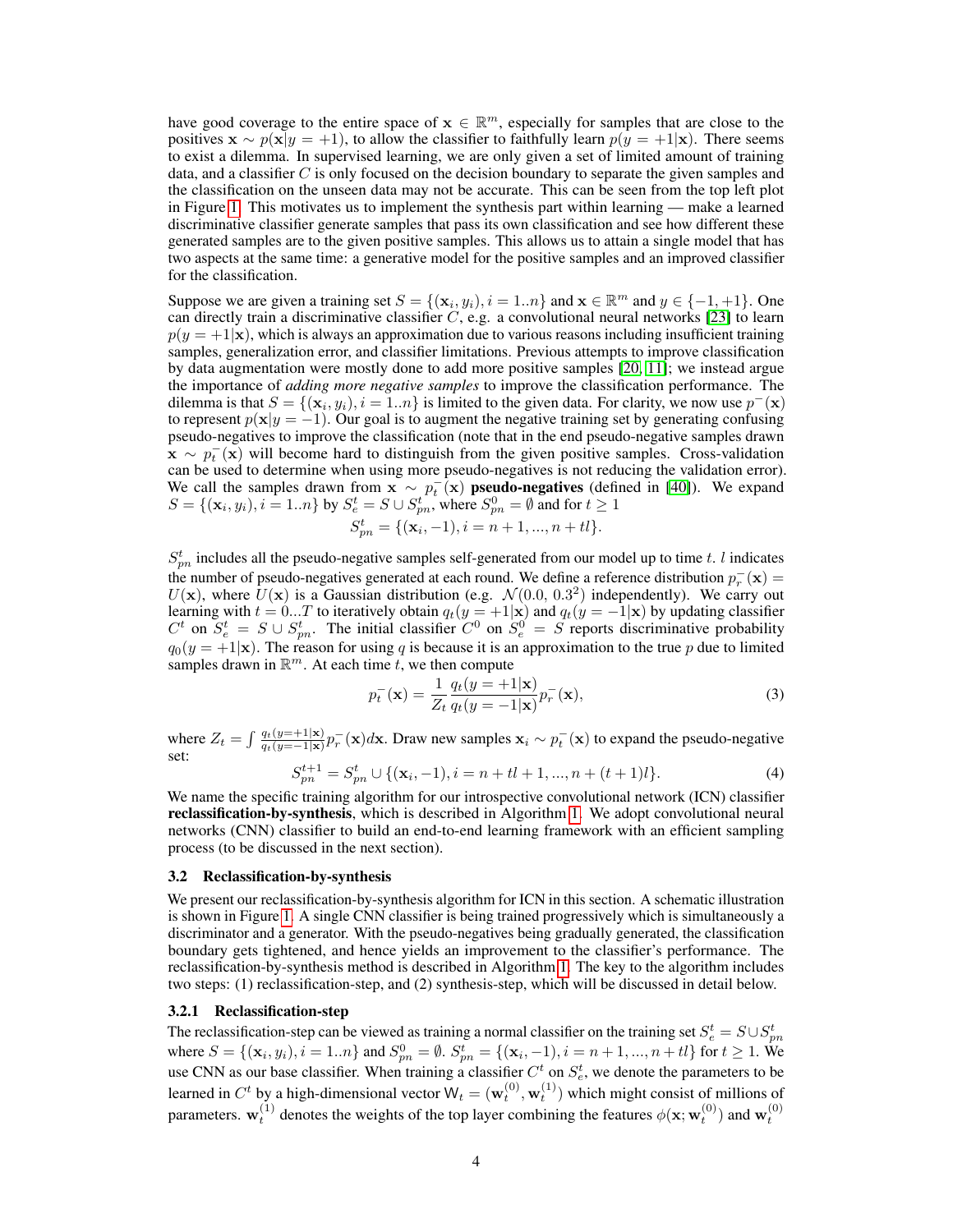carries all the internal representations. Without loss of generality, we assume a sigmoid function for the discriminative probability

$$
q_t(y|\mathbf{x}; \mathsf{W}_t) = 1/(1 + \exp\{-y\mathbf{w}_t^{(1)} \cdot \phi(\mathbf{x}; \mathbf{w}_t^{(0)})\}),
$$

where  $\phi(\mathbf{x}; \mathbf{w}_t^{(0)})$  defines the feature extraction function for **x**. Both  $\mathbf{w}_t^{(1)}$  and  $\mathbf{w}_t^{(0)}$  can be learned by the standard stochastic gradient descent algorithm via backpropagation to minimize a cross-entropy loss with an additional term on the pseudo-negatives:

$$
\mathcal{L}(\mathsf{W}_{t}) = -\sum_{(\mathbf{x}_{i}, y_{i}) \in S}^{i=1..n} \ln q_{t}(y_{i}|\mathbf{x}_{i}; \mathsf{W}_{t}) - \sum_{(\mathbf{x}_{i}, -1) \in S_{pn}^{t}}^{i=n+1..n+tl} \ln q_{t}(-1|\mathbf{x}_{i}; \mathsf{W}_{t}).
$$
\n(5)

Algorithm 1 Outline of the reclassification-by-synthesis algorithm for discriminative classifier training.

**Input:** Given a set of training data  $S = \{(\mathbf{x}_i, y_i), i = 1..n\}$  with  $\mathbf{x} \in \mathbb{R}^m$  and  $y \in \{-1, +1\}$ . **Initialization**: Obtain a reference distribution:  $p_r^-(\mathbf{x}) = U(\mathbf{x})$  and train an initial CNN binary classifier  $C^0$ on S,  $q_0(y=+1|\mathbf{x})$ .  $S_{pn}^0 = \emptyset$ .  $U(\mathbf{x})$  is a zero mean Gaussian distribution. For  $t=0..T$ 

**1.** Update the model:  $p_t^-(\mathbf{x}) = \frac{1}{Z_t} \frac{q_t(y=+1|\mathbf{x})}{q_t(y=-1|\mathbf{x})} p_r^-(\mathbf{x})$ .

2. Synthesis-step: sample l pseudo-negative samples  $x_i \sim p_t^-(x)$ ,  $i = n + tl + 1, ..., n + (t + 1)$ l from the current model  $p_t^-({\bf x})$  using an SGD sampling procedure.

**3.** Augment the pseudo-negative set with  $S_{pn}^{t+1} = S_{pn}^t \cup \{(\mathbf{x}_i, -1), i = n + tl + 1, ..., n + (t + 1)l\}.$ 

**4.** Reclassification-step: Update CNN classifier to  $C^{t+1}$  on  $S_e^{t+1} = S \cup S_{pn}^{t+1}$ , resulting in  $q_{t+1}(y = +1|\mathbf{x})$ . 5.  $t \leftarrow t + 1$  and go back to step 1 until convergence (e.g. no improvement on the validation set).

End

#### 3.2.2 Synthesis-step

In the reclassification step, we obtain  $q_t(y|\mathbf{x}; \mathsf{W}_t)$  which is then used to update  $p_t^-({\mathbf{x}})$  according to Eqn. (3):

$$
p_t^-(\mathbf{x}) = \frac{1}{Z_t} \frac{q_t(y = +1|\mathbf{x}; \mathsf{W}_t)}{q_t(y = -1|\mathbf{x}; \mathsf{W}_t)} p_r^-(\mathbf{x}).\tag{6}
$$

In the synthesis-step, our goal is to draw fair samples from  $p_t^-(\mathbf{x})$  (fair samples refer to typical samples by a sampling process after convergence w.r.t the target distribution). In [40], various Markov chain Monte Carlo techniques [28] including Gibbs sampling and Iterated Conditional Modes (ICM) have been adopted, which are often slow. Motivated by the DeepDream code [32] and Neural Artistic Style work [9], we update a random sample x drawn from  $p_r^-(x)$  by increasing  $\frac{q_t(y=+1|x;W_t)}{q_t(y=-1|x;W_t)}$ using backpropagation. Note that the partition function (normalization)  $Z_t$  is a constant that is not dependent on the sample x. Let

$$
g_t(\mathbf{x}) = \frac{q_t(y = +1|\mathbf{x}; \mathsf{W}_t)}{q_t(y = -1|\mathbf{x}; \mathsf{W}_t)} = \exp{\{\mathbf{w}_t^{(1)} \cdot \phi(\mathbf{x}; \mathbf{w}_t^{(0)})\}},\tag{7}
$$

and take its ln, which is nicely turned into the logit of  $q_t(y = +1|\mathbf{x}; W_t)$ 

$$
\ln g_t(\mathbf{x}) = \mathbf{w}_t^{(1)} \cdot \phi(\mathbf{x}; \mathbf{w}_t^{(0)}).
$$
 (8)

Starting from x drawn from  $p_r^-(x)$ , we directly increase  $w_t^{(1)T} \phi(x; w_t^{(0)})$  using stochastic gradient ascent on x via backpropagation, which allows us to obtain fair samples subject to Eqn. (6). Gaussian noise can be added to Eqn. (8) along the line of stochastic gradient Langevin dynamics [43] as

$$
\Delta \mathbf{x} = \frac{\epsilon}{2} \nabla(\mathbf{w}_t^{(1)} \cdot \phi(\mathbf{x}; \mathbf{w}_t^{(0)})) + \eta
$$

where  $\eta \sim \mathcal{N}(0, \epsilon)$  is a Gaussian distribution and  $\epsilon$  is the step size that is annealed in the sampling process.

**Sampling strategies.** When conducting experiments, we carry out several strategies using stochastic gradient descent algorithm (SGD) and SGD Lagenvin including: i) early-stopping for the sampling process after x becomes positive (aligned with contrastive divergence [4] where a short Markov chain is simulated); ii) stopping at a large confidence for x being positive, and iii) sampling for a fixed, large number of steps. Table 2 shows the results on these different options and no major differences in the classification performance are observed.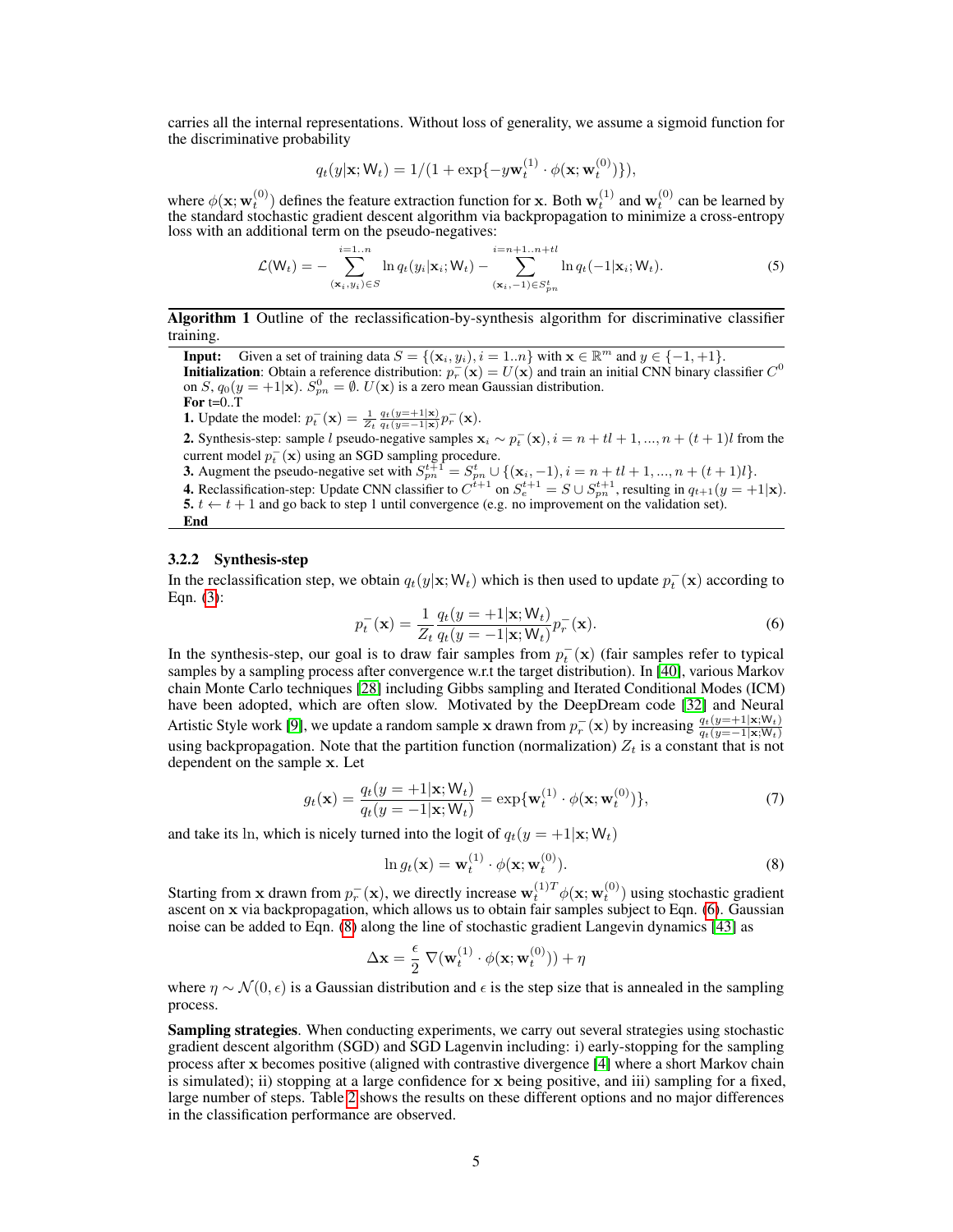Building connections between SGD and MCMC is an active area in machine learning [43, 5, 30]. In [43], combining SGD and additional Gaussian noise under annealed stepsize results in a simulation of Langevin dynamics MCMC. A recent work [30] further shows the similarity between constant SGD and MCMC, along with analysis of SGD using momentum updates. Our progressively learned discriminative classifier can be viewed as carving out the feature space on  $\phi(\mathbf{x})$ , which essentially becomes an equivalent class for the positives; the volume of the equivalent class that satisfies the condition is exponentially large, as analyzed in [46]. The probability landscape of positives (equivalent class) makes our SGD sampling process not particularly biased towards a small limited modes. Results in Figure 2 illustrates that large variation of the sampled/synthesized examples.

### 3.3 Analysis

The convergence of  $p_t^-(\mathbf{x}) \stackrel{t=\infty}{\rightarrow} p^+(\mathbf{x})$  can be derived (see the supplementary material), inspired by the proof from [40]:  $KL[p^+(\mathbf{x})||p^-_{t+1}(x)] \leq KL[p^+(\mathbf{x})||p^-_{t}(\mathbf{x})]$  where  $KL$  denotes the Kullback-Leibler divergence and  $p(\mathbf{x}|y = +1) \equiv p^{+}(\mathbf{x})$ , under the assumption that classifier at  $t + 1$  improves over t.

Remark. Here we pay particular attention to the negative samples which live in a space that is often much larger than the positive sample space. For the negative training samples, we have  $y_i = -1$  and  $\mathbf{x}_i \sim Q^-(\mathbf{x})$ , where  $Q^-(\mathbf{x})$  is a distribution on the given negative examples in the original training set. Our reclassification-by-synthesis algorithm (Algorithm 1) essentially constructs a mixture model  $\tilde{p}(\mathbf{x}) \equiv \frac{1}{T} \sum_{t=0}^{T-1} p_t^{-}(\mathbf{x})$  by sequentially generating pseudo-negative samples to augment our training set. Our new distribution for augmented negative sample set thus becomes  $Q_{new}^-({\bf x}) \equiv \frac{n}{n+Tl} Q^-({\bf x}) + \frac{Tl}{n+Tl} \tilde{p}({\bf x})$ , where  $\tilde{p}({\bf x})$  encodes pseudo-negative samples that are confusing and similar to (but are not) the positives. In the end, adding pseudo-negatives might degrade the classification result since they become more and more similar to the positives. Crossvalidation can be used to decide when adding more pseudo-negatives is not helping the classification task. How to better use the pseudo-negative samples that are increasingly faithful to the positives is an interesting topic worth further exploring. Our overall algorithm thus is capable of enhancing classification by self-generating confusing samples to improve CNN's robustness.

#### 3.4 Multi-class classification

One-vs-all. In the above section, we discussed the binary classification case. When dealing with multi-class classification problems, such as MNIST and CIFAR-10, we will need to adapt our proposed reclassification-by-synthesis scheme to the multi-class case. This can be done directly using a one-vs-all strategy by training a binary classifier  $C_i$  using the *i*-th class as the positive class and then combine the rest classes into the negative class, resulting in a total of  $K$  binary classifiers. The training procedure then becomes identical to the binary classification case. If we have  $K$  classes, then the algorithm will train  $K$  individual binary classifiers with

$$
\langle \mathbf{w}_t^{(0)} \mathbf{w}_t^{(1)} \mathbf{w}_t^{(1)} \mathbf{w}_t^{(0)}, \mathbf{w}_t^{(0)\kappa}, \mathbf{w}_t^{(1)\kappa} \rangle \rangle.
$$

The prediction function is simply

$$
f(\mathbf{x}) = \arg\max_{k} \exp{\{\mathbf{w}_t^{(1)_k} \cdot \phi(\mathbf{x}; \mathbf{w}_t^{(0)_k})\}}.
$$

The advantage of using the one-vs-all strategy is that the algorithm can be made nearly identical to the binary case at the price of training  $K$  different neural networks.

Softmax function. It is also desirable to build a single CNN classifier to perform multi-class classification directly. Here we propose a formulation to train an end-to-end multiclass classifier directly. Since we are directly dealing with  $K$  classes, the pseudo-negative data set will be slightly different and we introduce negatives for each individual class by  $S_{pn}^0 = \emptyset$  and:

$$
S_{pn}^{t} = \{ (\mathbf{x}_i, -k), k = 1, ..., K, i = n + (t - 1) \times k \times l + 1, ..., n + t \times k \times l \}
$$

Suppose we are given a training set  $S = \{(\mathbf{x}_i, y_i), i = 1..n\}$  and  $\mathbf{x} \in \mathbb{R}^m$  and  $y \in \{1,..,K\}$ . We want to train a single CNN classifier with

$$
W_t=<\mathbf{w}_t^{(0)},\mathbf{w}_t^{(1)_1},...,\mathbf{w}_t^{(1)_K}>
$$

where  $w_t^{(0)}$  denotes the internal feature and parameters for the single CNN, and  $w_t^{(1)_k}$  denotes the top-layer weights for the  $k$ -th class. We therefore minimize an integrated objective function

$$
\mathcal{L}(\mathbf{W}_{t}) = -(1-\alpha) \sum_{i=1}^{n} \ln \frac{\exp\{\mathbf{w}_{t}^{(1)}y_{i} \cdot \phi(\mathbf{x}_{i};\mathbf{w}_{t}^{(0)})\}}{\sum_{k=1}^{K} \exp\{\mathbf{w}_{t}^{(1)}k \cdot \phi(\mathbf{x}_{i};\mathbf{w}_{t}^{(0)})\}} + \alpha \sum_{i=n+1}^{n+t \times K \times l} \ln(1 + \exp\{\mathbf{w}_{t}^{(1)}|y_{i}| \cdot \phi(\mathbf{x}_{i};\mathbf{w}_{t}^{0})\})
$$
(9)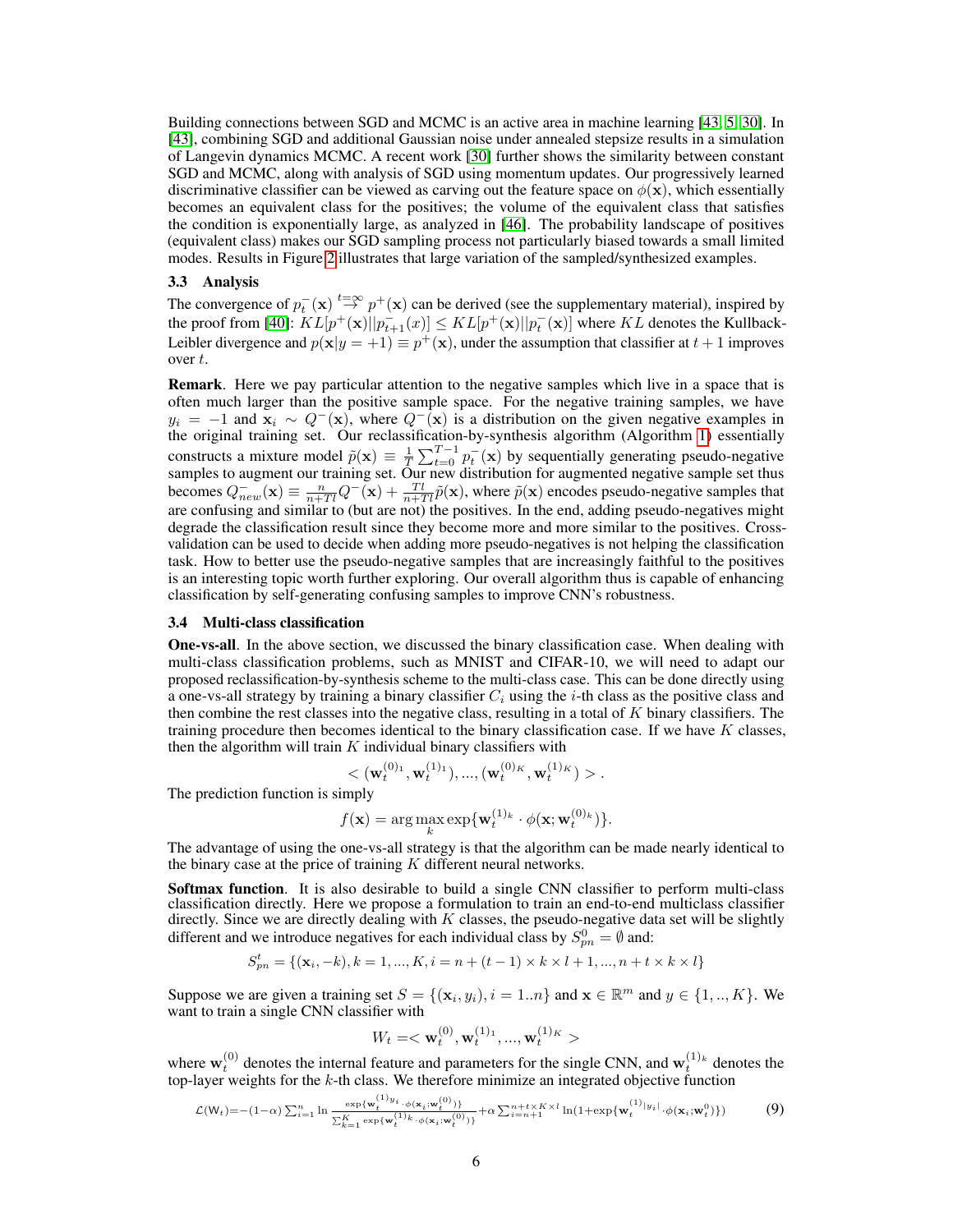The first term in Eqn. (9) encourages a softmax loss on the original training set  $S$ . The second term in Eqn. (9) encourages a good prediction on the individual pseudo-negative class generated for the k-th class (indexed by  $|y_i|$  for  $\mathbf{w}_t^{(1)}|y_i|$ , e.g. for pseudo-negative samples belong to the k-th class,  $|y_i| = |-k| = k$ ).  $\alpha$  is a hyperparameter balancing the two terms. Note that we only need to build a single CNN sharing  $w_t^{(0)}$  for all the K classes. In particular, we are not introducing additional model parameters here and we perform a direct  $K$ -class classification where the parameter setting is identical to a standard CNN multi-class classification task; to compare, an additional "not-real" class is created in [36] and the classification task there [36] thus becomes a  $K + 1$  class classification.

# 4 Experiments



Figure 2: Synthesized pseudo-negatives for the MNIST dataset by our ICN classifier. The top row shows some training examples. As t increases, our classifier gradually synthesize pseudo-negative samples that become increasingly faithful to the training samples.

We conduct experiments on three standard benchmark datasets, including MNIST, CIFAR-10 and SVHN. We use MNIST as a running example to illustrate our proposed framework using a shallow CNN; we then show competitive results using a state-of-the-art CNN classifier, ResNet [12] on MNIST, CIFAR-10 and SVHN. In our experiments, for the reclassification step, we use the SGD optimizer with mini-batch size of 64 (MNIST) or 128 (CIFAR-10 and SVHN) and momentum equal to 0.9; for the synthesis step, we use the Adam optimizer [17] with momentum term  $\beta_1$  equal to 0.5. All results are obtained by averaging multiple rounds.

Training and test time. In general, the training time for ICN is around double that of the baseline CNNs in our experiments: 1.8 times for MNIST dataset, 2.1 times for CIFAR-10 dataset and 1.7 times for SVHN dataset. The added overhead in training is mostly determined by the number of generated pseudo-negative samples. For the test time, ICN introduces no additional overhead to the baseline CNNs.

#### 4.1 MNIST

We use the standard MNIST [24] dataset, which consists of 55, 000 training, 5, 000 validation and 10, 000 test samples. We adopt a simple network, containing 4 convolutional layers, each having a  $5 \times 5$  filter size with 64, 128, 256 and 512 channels, respectively. These convolutional layers have stride 2, and no pooling layers are used. LeakyReLU activations [29] are used after each convolutional layer. The last convolutional layer is flattened and fed into a sigmoid output (in the one-vs-all case).

In the reclassification step, we run SGD (for 5 epochs) on the current training data  $S_e^t$ , including previously generated pseudo-negatives. Our initial learning rate is 0.025 and is decreased by Table 1: Test errors on the MNIST dataset. We compare our ICN method with the baseline CNN, Deep Belief Network (DBN) [14], and CNN w/ Label Smoothing (LS) [39]. Moreover, the two-step experiments combining CNN + GDL [40] and combining CNN + DCGAN [35] are also reported, and see descriptions in text for more details.

| Method           | One-vs-all $(\%)$ | Softmax $(\%)$ |
|------------------|-------------------|----------------|
| DBN              |                   | 1.11           |
| CNN (baseline)   | 0.87              | 0.77           |
| CNN w/LS         |                   | 0.69           |
| $CNN + GDL$      | 0.85              |                |
| $CNN + DCGAN$    | 0.84              |                |
| ICN-noise (ours) | 0.89              | 0.77           |
| ICN (ours)       | 0.78              | 0.72           |

a factor of 10 at  $t = 25$ . In the synthesis step, we use the backpropagation sampling process as discussed in Section 3.2.2. In Table 2, we compare different sampling strategies. Each time we synthesize a fixed number (200 in our experiments) of pseudo-negative samples.

We show some synthesized pseudo-negatives from the MNIST dataset in Figure 2. The samples in the top row are from the original training dataset. ICN gradually synthesizes pseudo-negatives, which are increasingly faithful to the original data. Pseudo-negative samples will be continuously used while improving the classification result.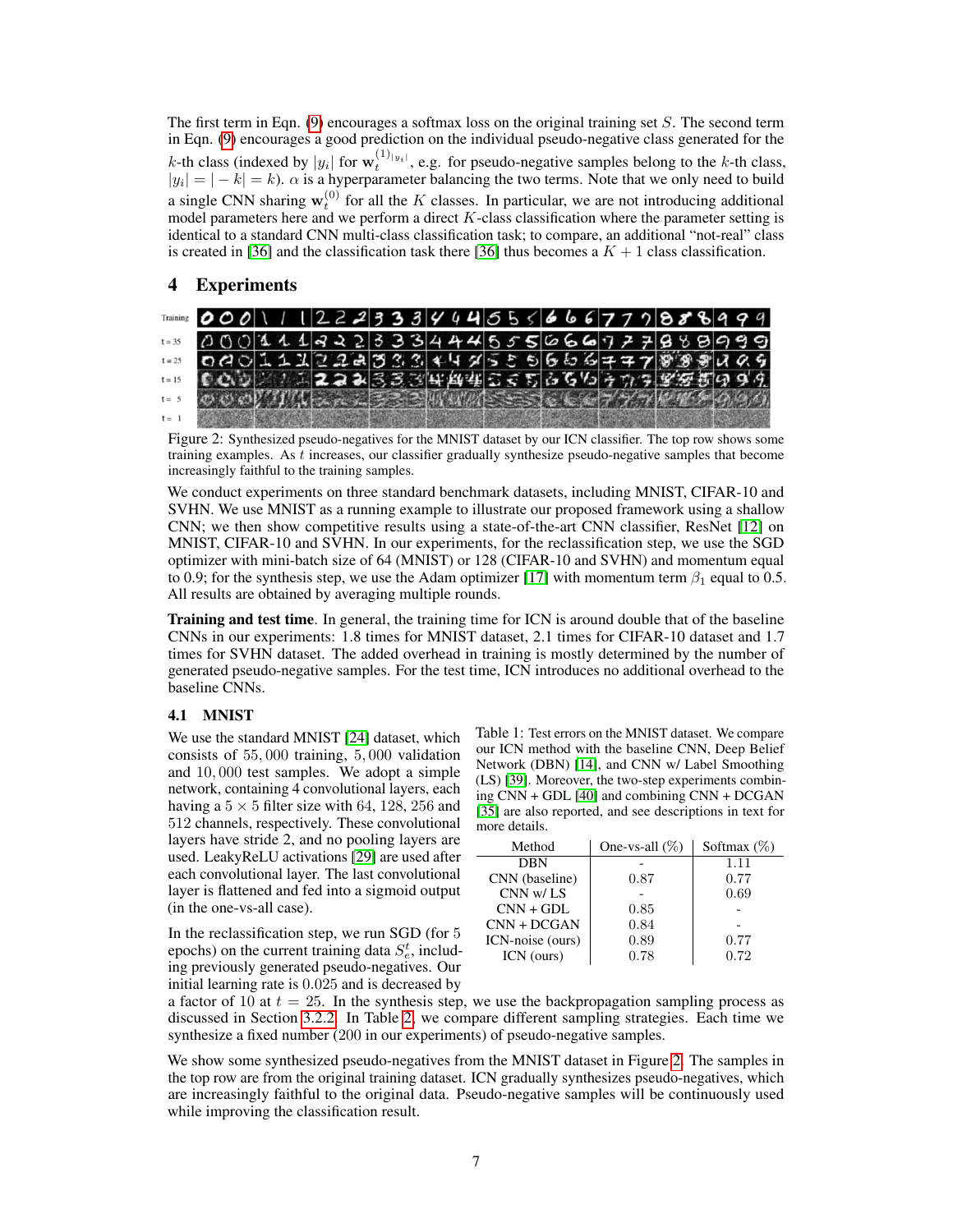Comparison of different sampling strategies. We perform SGD and SGD Langevin (with injected Gaussians), and try several options via backpropagation for the sampling strategies. Option 1: early-stopping once the generated samples are classified as positive; option 2: stopping at a high confidence for samples being positive; option 3: stopping after a large number of steps. Table 2

| Table 2: Comparison of different sampling strategies in the |  |  |  |
|-------------------------------------------------------------|--|--|--|
| synthesis step in ICN.                                      |  |  |  |

| <b>Sampling Strategy</b> | One-vs-all $(\%)$ | Softmax $(\%)$ |
|--------------------------|-------------------|----------------|
| SGD (option 1)           | 0.81              | 0.72           |
| SGD Langevin (option 1)  | 0.80              | 0.72           |
| SGD (option 2)           | 0.78              | 0.72           |
| SGD Langevin (option 2)  | 0.78              | 0.74           |
| SGD (option 3)           | 0.81              | 0.75           |
| SGD Langevin (option 3)  | 0.80              | 0.73           |

shows the results and we do not observe significant differences in these choices.

Ablation study. We experiment using random noise as synthesized pseudo-negatives in an ablation study. From Table 1, we observe that our ICN outperforms the CNN baseline and the ICN-noise method in both one-vs-all and softmax cases.



Figure 3: MNIST test error against the number of training examples (std dev. of the test error is also displayed). The effect of ICN is more clear when having fewer training examples.

Effects on varying training sizes. To better understand the effectiveness of our ICN method, we carry out an experiment by varying the number of training examples. We use training sets with different sizes including 500, 2000, 10000, and 55000 examples. The results are reported in Figure 3. ICN is shown to be particularly effective when the training set is relatively small, since ICN has the capability to synthesize pseudo-negatives by itself to aid training.

Comparison with GDL and GAN. GDL [40] focuses on unsupervised learning; GAN [10] and DCGAN [35] show results for unsupervised learning and semi-supervised classification. To apply GDL and GAN to the supervised classification setting, we design an experiment to perform a two-step implementation. For GDL, we ran the GDL code [40] and obtained the pseudo-negative samples for each individual digit; the pseudo-negatives are then used as augmented negative samples to train individual one-vs-all CNN classifiers (using an identical CNN architecture to ICN for a fair comparison), which are combined to form a multi-class classifier in the end. To compare with DCGAN [35], we follow the same procedure: each generator trained by DCGAN [35] using the TensorFlow implementation [16] was used to generate positive samples, which are then augmented to the negative set to train the individual one-vs-all CNN classifiers (also using an identical CNN architecture to ICN), which are combined to create the overall multi-class classifier. CNN+GDL achieves a test error of 0.85% and CNN+DCGAN achieves a test error of 0.84% on the MNIST dataset, whereas ICN reports an error of 0.78% using the same CNN architecture. As the supervised learning task was not directly specified in DCGAN [35], some care is needed to design the optimal setting to utilize the generated samples from DCGAN in the two-step approach (we made attempts to optimize the results). GDL [40] can be made into a discriminative classifier by utilizing the given negative samples first but boosting [7] with manually designed features was adopted which may not produce competitive results as CNN classifier does. Nevertheless, the advantage of ICN being an integrated end-to-end supervised learning single-model framework can be observed.

To compare with generative model based deep learning approach, we report the classification result of DBN  $[14]$  in Table 1. DBN achieves a test error of  $1.11\%$  using the softmax function. We also compare with Label Smoothing (LS), which has been used in [39] as a regularization technique by encouraging the model to be less confident. In LS, for a training example with ground-truth label, the label distribution is replaced with a mixture of the original ground-truth distribution and a fixed distribution. LS achieves a test error of 0.69% in the softmax case.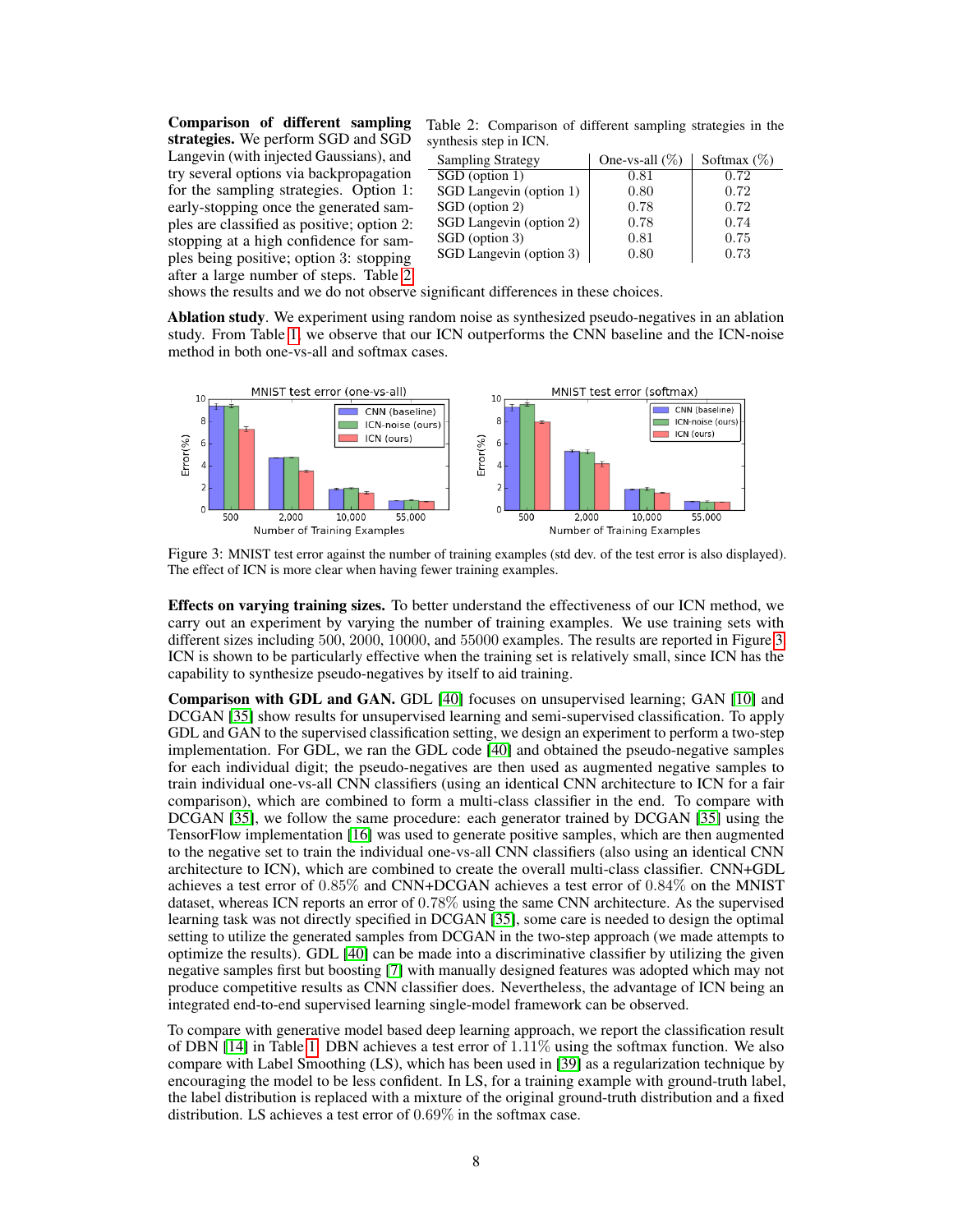In addition, we also adopt ResNet-32 [13] (using the softmax function) as another baseline CNN model, which achieves a test error of 0.50% on the MNIST dataset. Our ResNet-32 based ICN achieves an improved result of 0.47%.

Robustness to external adversarial examples. To show the improved robustness of ICN in dealing with confusing and challenging examples, we compare the baseline CNN with our ICN classifier on adversarial examples generated using the "fast gradient sign" method from [11]. This "fast gradient sign" method (with  $\epsilon = 0.25$ ) can cause a maxout network to misclassify 89.4% of adversarial examples generated from the MNIST test set [11]. In our experiment, we set  $\epsilon = 0.125$ . Starting with 10,000 MNIST test examples, we first determine those which are correctly classified by the baseline CNN in order to generate adversarial examples from them. We find that 5, 111 generated adversarial examples successfully fool the baseline CNN, however, only 3, 134 of these examples can fool our ICN classifier, which is a 38.7% reduction in error against adversarial examples. Note that the improvement is achieved without using any additional training data, nor knowing a prior about how these adversarial examples are generated by the specific "fast gradient sign method" [11]. On the contrary, of the 2, 679 adversarial examples generated from the ICN classifier side that fool ICN using the same method, 2, 079 of them can still fool the baseline CNN classifier. This two-way experiment shows the improved robustness of ICN over the baseline CNN.

#### 4.2 CIFAR-10

The CIFAR-10 dataset [18] consists of 60, 000 color images of size  $32 \times 32$ . This set of 60, 000 images is split into two sets, 50, 000 images for training and 10, 000 images for testing. We adopt ResNet [13] as our baseline model [45]. For data augmentation, we follow the standard procedure in [26, 25, 13] by augmenting the dataset by zero-padding 4 pixels on each side; we also perform cropping and random flipping. The results are reported in Table 3. In both one-vs-all and softmax cases, ICN outperforms the baseline ResNet classifiers. Our proposed ICN method is orthogonal to many existing approaches which use various improvements to the network structures in order to enhance the CNN performance. We also compare ICN with Convolutional

Table 3: Test errors on the CIFAR-10 dataset. In both onevs-all and softmax cases, ICN shows improvement over the baseline ResNet model. The result of convolutional DBN is from [19].

| Method                | One-vs-all $(\%)$ | Softmax $(\%)$ |
|-----------------------|-------------------|----------------|
| w/o Data Augmentation |                   |                |
| Convolutional DBN     |                   | 21.1           |
| ResNet-32 (baseline)  | 13.44             | 12.38          |
| ResNet-32 w/LS        |                   | 12.65          |
| $ResNet-32 + DCGAN$   | 12.99             |                |
| ICN-noise (ours)      | 13.28             | 11.94          |
| ICN (ours)            | 12.94             | 11.46          |
| w/ Data Augmentation  |                   |                |
| ResNet-32 (baseline)  | 6.70              | 7.06           |
| ResNet-32 w/LS        |                   | 6.89           |
| $ResNet-32 + DCGAN$   | 6.75              |                |
| ICN-noise (ours)      | 6.58              | 6.90           |
| ICN (ours)            | 6.52              | 6.70           |

DBN [19], ResNet-32 w/ Label Smoothing (LS) [39] and ResNet-32+DCGAN [35] methods as described in the MNIST experiments. LS is shown to improve the baseline but is worse than our ICN method in most cases except for the MNIST dataset.

We use the standard SVHN [33] dataset. We combine the training data with the extra data to form our training set and use the test data as the test set. No data augmentation has been applied. The result is reported in Table 4. ICN is shown to achieve competitive results.

| 4.3 SVHN |  | Table 4: Test errors on the SVHN dataset. |
|----------|--|-------------------------------------------|
|          |  |                                           |

| Method               | Softmax $(\%)$ |
|----------------------|----------------|
| ResNet-32 (baseline) | 2.01           |
| ResNet-32 w/LS       | 1.96           |
| $ResNet-32 + DCGAN$  | 1.98           |
| ICN-noise (ours)     | 1.99           |
| ICN (ours)           | 1.95           |

# 5 Conclusion

In this paper, we have proposed an introspective convolutional nets (ICN) algorithm that performs internal introspection. We observe performance gains within supervised learning using state-of-the-art CNN architectures on standard machine learning benchmarks.

Acknowledgement This work is supported by NSF IIS-1618477, NSF IIS-1717431, and a Northrop Grumman Contextual Robotics grant. We thank Saining Xie, Weijian Xu, Fan Fan, Kwonjoon Lee, Shuai Tang, and Sanjoy Dasgupta for helpful discussions.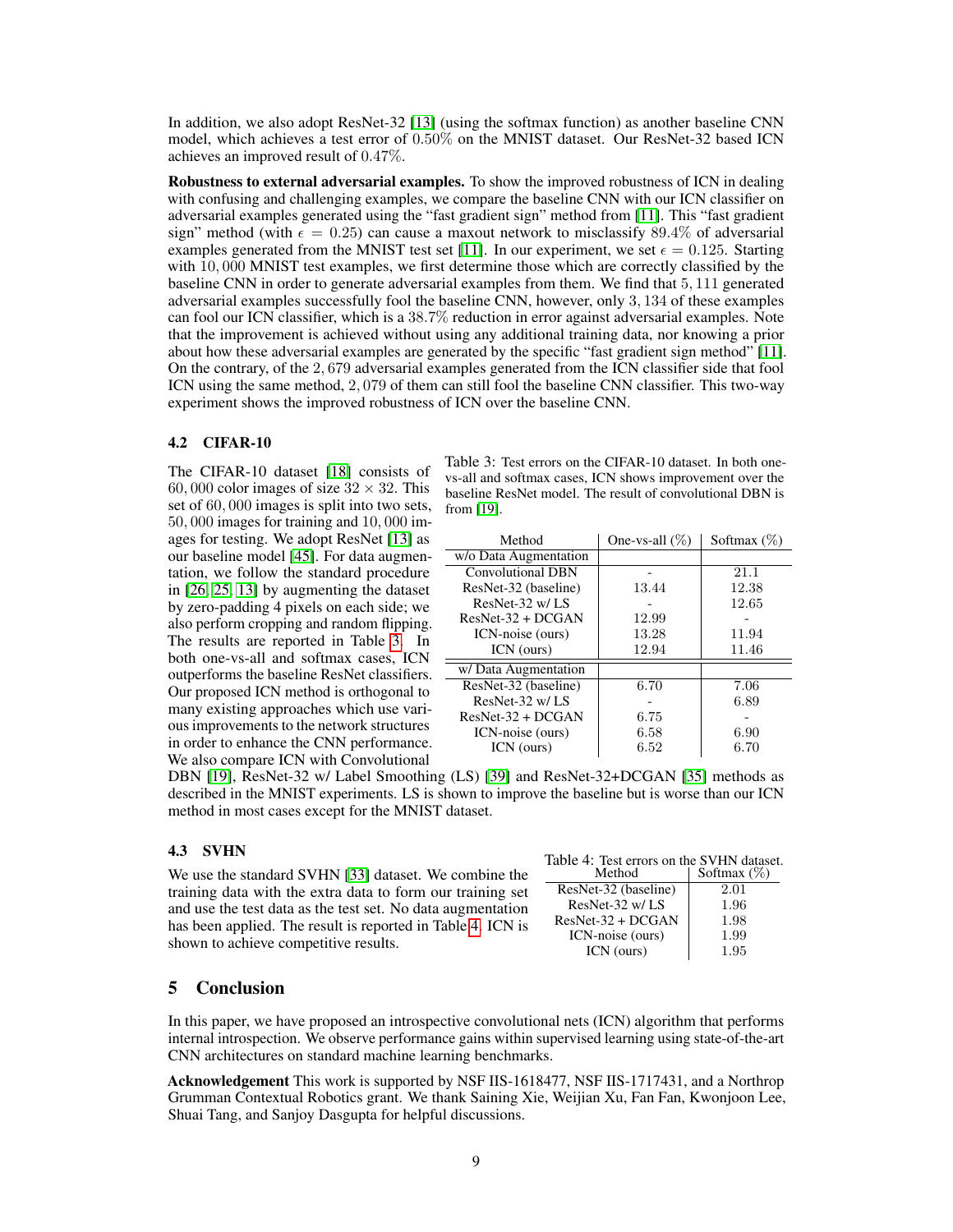# **References**

- [1] P. Baldi. Autoencoders, unsupervised learning, and deep architectures. In *ICML Workshop on Unsupervised and Transfer Learning*, pages 37–49, 2012.
- [2] L. Breiman. Random forests. *Machine learning*, 45(1):5–32, 2001.
- [3] A. Brock, T. Lim, J. Ritchie, and N. Weston. Neural photo editing with introspective adversarial networks. In *ICLR*, 2017.
- [4] M. A. Carreira-Perpinan and G. Hinton. On contrastive divergence learning. In *AISTATS*, volume 10, pages 33–40, 2005.
- [5] T. Chen, E. B. Fox, and C. Guestrin. Stochastic gradient hamiltonian monte carlo. In *ICML*, 2014.
- [6] S. Della Pietra, V. Della Pietra, and J. Lafferty. Inducing features of random fields. *IEEE transactions on pattern analysis and machine intelligence*, 19(4):380–393, 1997.
- [7] Y. Freund and R. E. Schapire. A Decision-theoretic Generalization of On-line Learning And An Application to Boosting. *Journal of computer and system sciences*, 55(1):119–139, 1997.
- [8] J. Friedman, T. Hastie, and R. Tibshirani. *The elements of statistical learning*, volume 1. Springer series in statistics Springer, Berlin, 2001.
- [9] L. A. Gatys, A. S. Ecker, and M. Bethge. A neural algorithm of artistic style. *arXiv preprint arXiv:1508.06576*, 2015.
- [10] I. Goodfellow, J. Pouget-Abadie, M. Mirza, B. Xu, D. Warde-Farley, S. Ozair, A. Courville, and Y. Bengio. Generative adversarial nets. In *NIPS*, 2014.
- [11] I. J. Goodfellow, J. Shlens, and C. Szegedy. Explaining and harnessing adversarial examples. In *ICLR*, 2015.
- [12] K. He, X. Zhang, S. Ren, and J. Sun. Deep residual learning for image recognition. In *CVPR*, 2016.
- [13] K. He, X. Zhang, S. Ren, and J. Sun. Identity mappings in deep residual networks. In *European Conference on Computer Vision*, pages 630–645. Springer, 2016.
- [14] G. E. Hinton, S. Osindero, and Y.-W. Teh. A fast learning algorithm for deep belief nets. *Neural computation*, 18(7):1527–1554, 2006.
- [15] T. Jebara. *Machine learning: discriminative and generative*, volume 755. Springer Science & Business Media, 2012.
- [16] T. Kim. DCGAN-tensorflow. <https://github.com/carpedm20/DCGAN-tensorflow>.
- [17] D. Kingma and J. Ba. Adam: A method for stochastic optimization. In *ICLR*, 2015.
- [18] A. Krizhevsky. Learning Multiple Layers of Features from Tiny Images. *CS Dept., U Toronto, Tech. Rep.*, 2009.
- [19] A. Krizhevsky and G. Hinton. Convolutional deep belief networks on cifar-10. *Unpublished manuscript*, 40, 2010.
- [20] A. Krizhevsky, I. Sutskever, and G. E. Hinton. ImageNet Classification with Deep Convolutional Neural Networks. In *NIPS*, 2012.
- [21] J. Lazarow, L. Jin, and Z. Tu. Introspective neural networks for generative modeling. In *ICCV*, 2017.
- [22] D. B. Leake. Introspective learning and reasoning. In *Encyclopedia of the Sciences of Learning*, pages 1638–1640. Springer, 2012.
- [23] Y. LeCun, B. Boser, J. S. Denker, D. Henderson, R. Howard, W. Hubbard, and L. Jackel. Backpropagation applied to handwritten zip code recognition. In *Neural Computation*, 1989.
- [24] Y. LeCun and C. Cortes. The MNIST database of handwritten digits, 1998.
- [25] C.-Y. Lee, P. W. Gallagher, and Z. Tu. Generalizing pooling functions in convolutional neural networks: Mixed, gated, and tree. In *AISTATS*, 2016.
- [26] C.-Y. Lee, S. Xie, P. Gallagher, Z. Zhang, and Z. Tu. Deeply-supervised nets. In *AISTATS*, 2015.
- [27] P. Liang and M. I. Jordan. An asymptotic analysis of generative, discriminative, and pseudolikelihood estimators. In *ICML*, 2008.